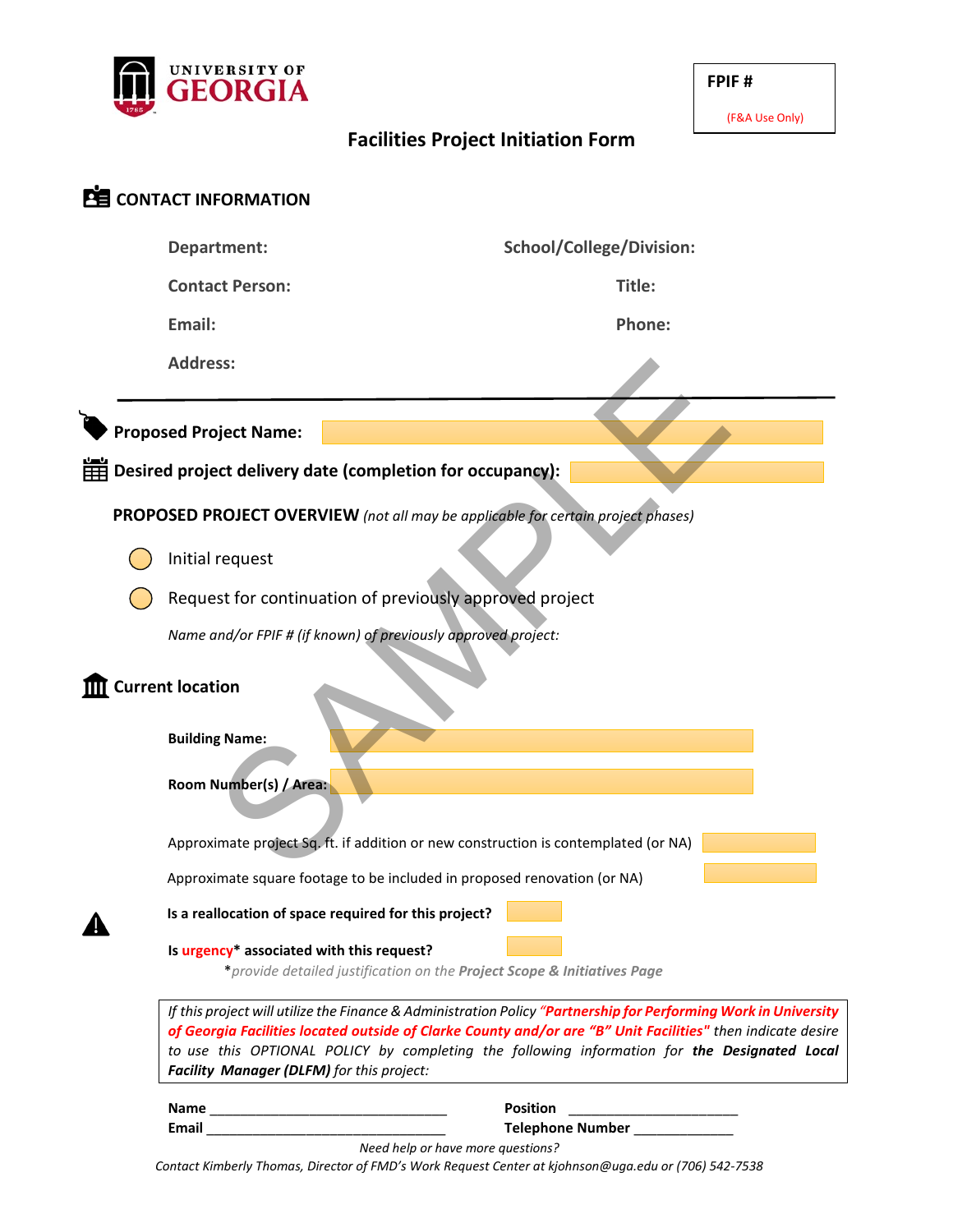## **Scope of Services Needed**

*Check all that apply*



## **UGA Project Concept Proposal Review**

*(for projects <\$1M in construction costs)*

FMD or OUA will meet with the requesting department to assist in defining the project details. As necessary, FMD or OUA will develop preliminary drawings and/or narratives that will be the basis of an order-ofmagnitude cost estimate and estimated project delivery schedule. Upon delivery and review of cost estimates and project schedules, should the project be deemed viable requesting department the Facility Project Initiation form shall be resubmitted for continuation of the project.

## **Feasibility Study**

*(not absolute requirement for each project, see details)*

FMD or OUA will procure and administer a Feasibility Study to be conducted by a third-party consultant. Upon delivery and review of the Feasibility Study, should the project be deemed viable, requesting department shall resubmit the Facility Project Initiation form for continuation of the project. A Feasibility Study is not necessary for all projects. Such studies are often utilized for the purposes of fundraising or other development purposes. *\*UGA Project Concept Proposal and Feasibility Study may be requested and approved simultaneously if funding for Feasibility Study is identified with initial request.* **Study**<br>
Study<br>
Study te requirement for each project, see details)<br>
OUA will procure and administer a Feasiblity Study to be conducted by a third-party c<br>
and review of the Feasiblity Study, should the project be deemed v

#### **Full Project Initiation – Design & Construction Services** *(most common)*

#### **Design**

Using information defined in a Project Concept Proposal and/or Feasibility Study, the requesting department submits project information for authorization to proceed with design and development of construction documents.

#### **Construction Services**

Using the documents developed and reviewed in the Design stage, the requesting department authorizes the project for approval for construction.

#### **USG Project Concept Proposal/Integrated Project Review**

*(for projects >\$1M in construction costs)*

The Board of Regents of the University System of Georgia requires project approval for certain projects with budgets greater than \$1M for construction (including renovation/infrastructure projects). Should a proposed project fall within the guidelines of this process, upon approval, FMD or OUA will collaborate with the requesting department in the preparation of required documentation to be submitted to the BOR by OVPFA. If the project proceeds and Integrated Project Review is initiated at the system office and the project is later approved and authorized by the BOR, no additional Facility Authorization is required to initiate design or construction.

### **Demolition Request**

FMD or OUA will meet with the requesting department to review proposed facilities for demolition. If demolition request is warranted, FMD or OUA will prepare associated documentation and provide cost estimates when appropriate. Costs typically associated with requests of this type include, but are not limited to, historic resource assessments, structural and architectural assessments, and hazardous materials testing.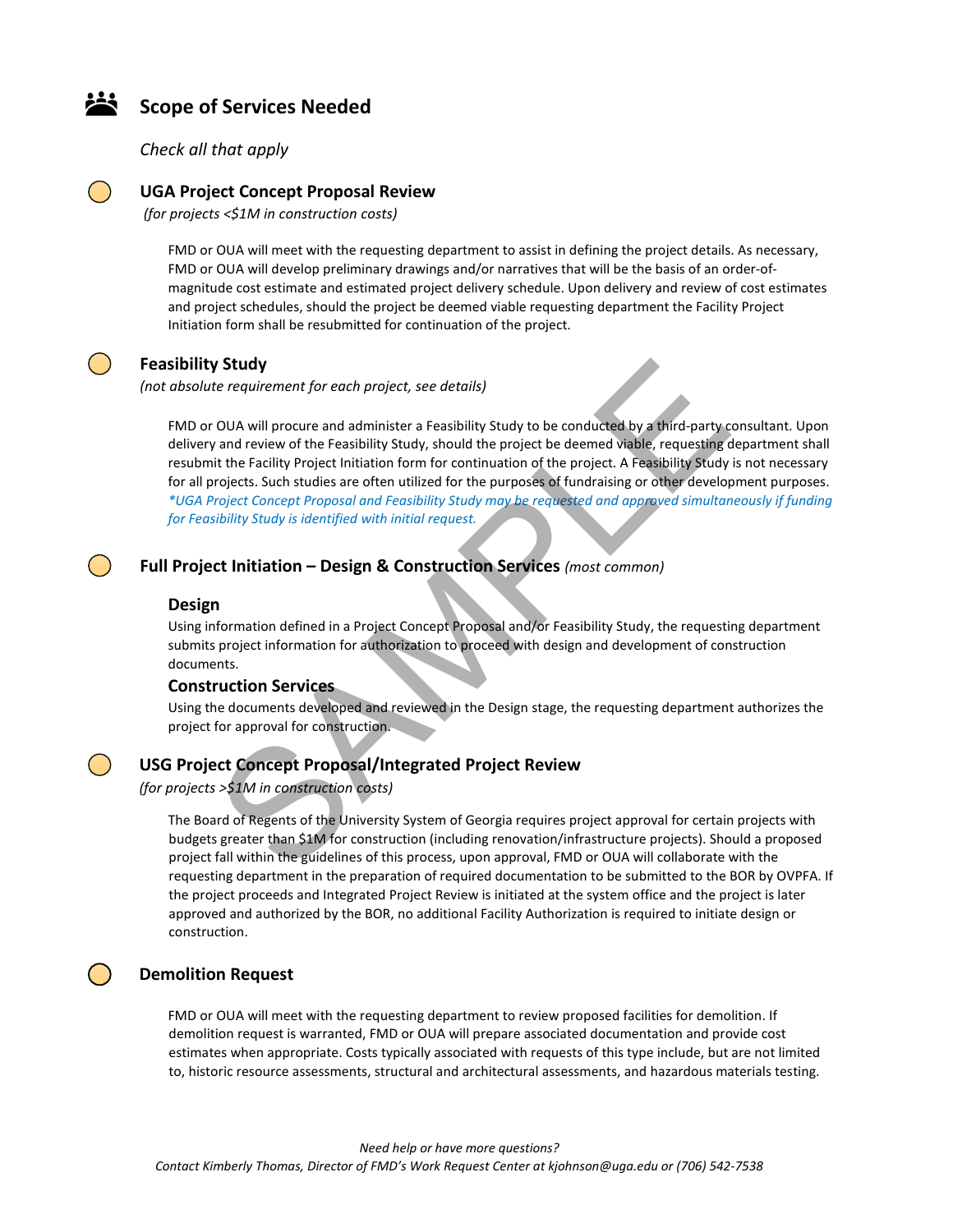## **Project Description & Initiatives**



# **ATTACH ANY DOCUMENTS FOR REVIEW HERE**

*(Estimates, PCA's, Drawings, Photo's, Sketches)*

 $\emptyset$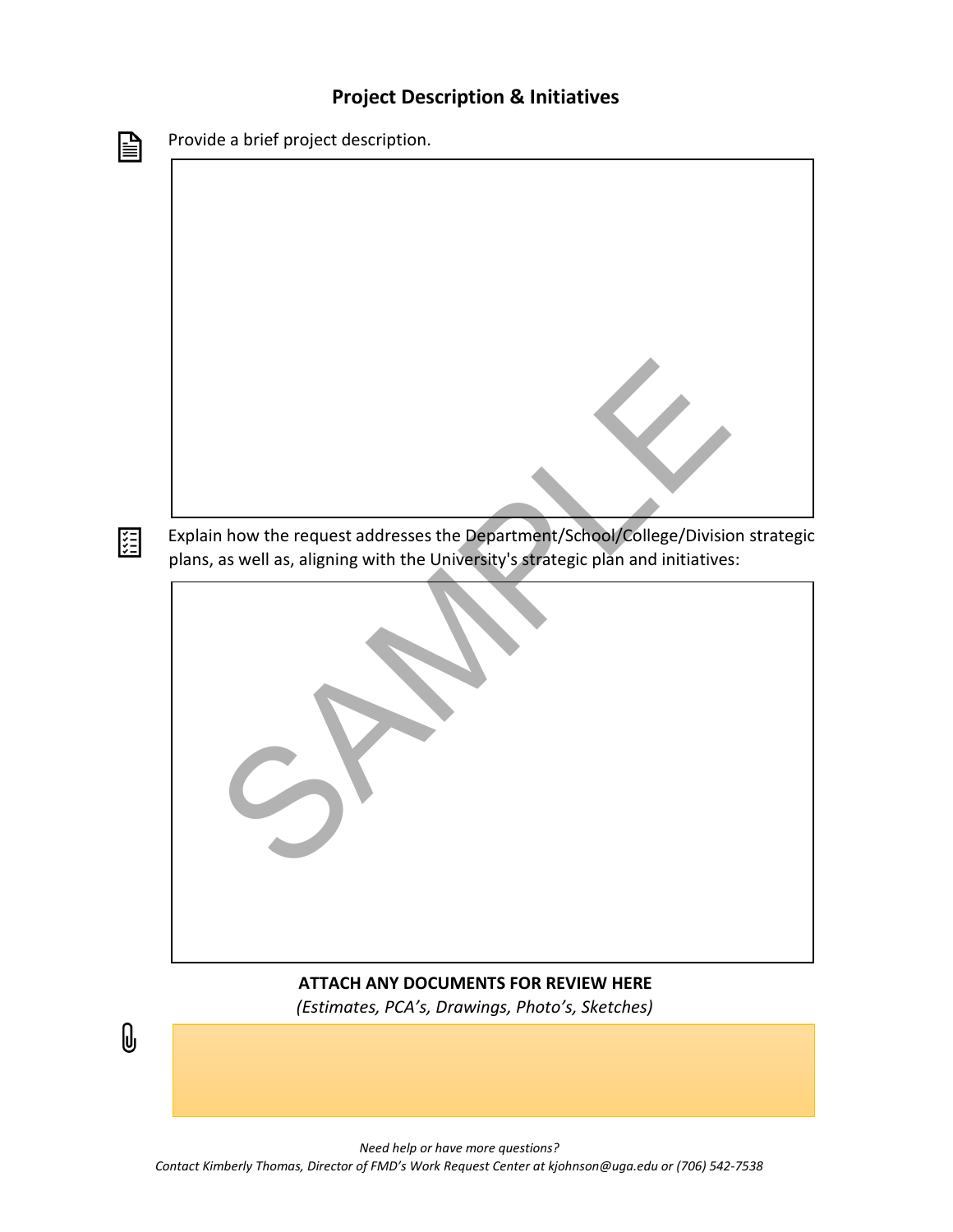## **COST PROJECTION**

*All costs associated with this space including, but not limited to, consultant fees, testing, etc. are the responsibility of the proposing program, unit, department or school/college unless arrangements are made with OVPFA for use of central funds*.

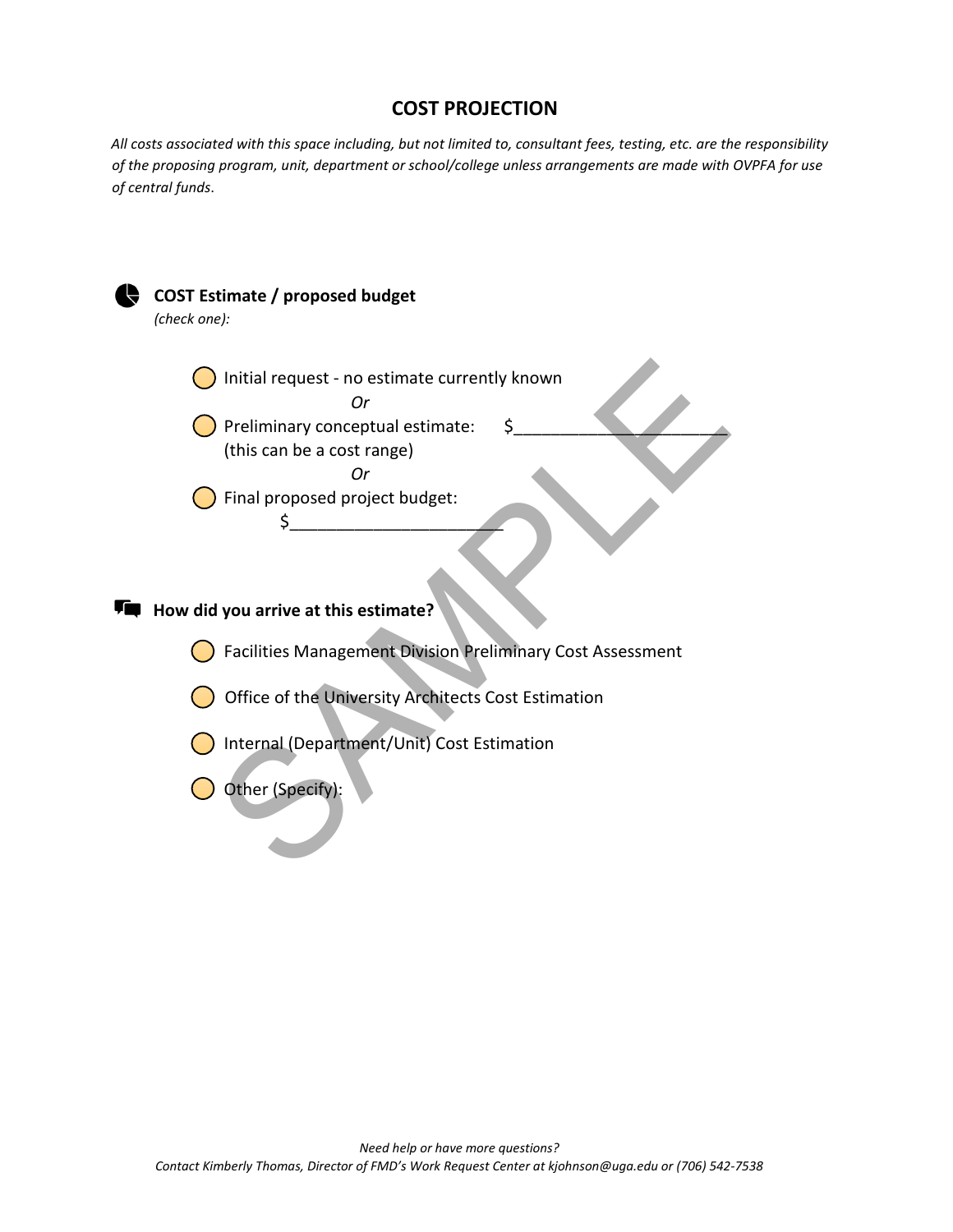## **FUNDING PROJECTIONS**

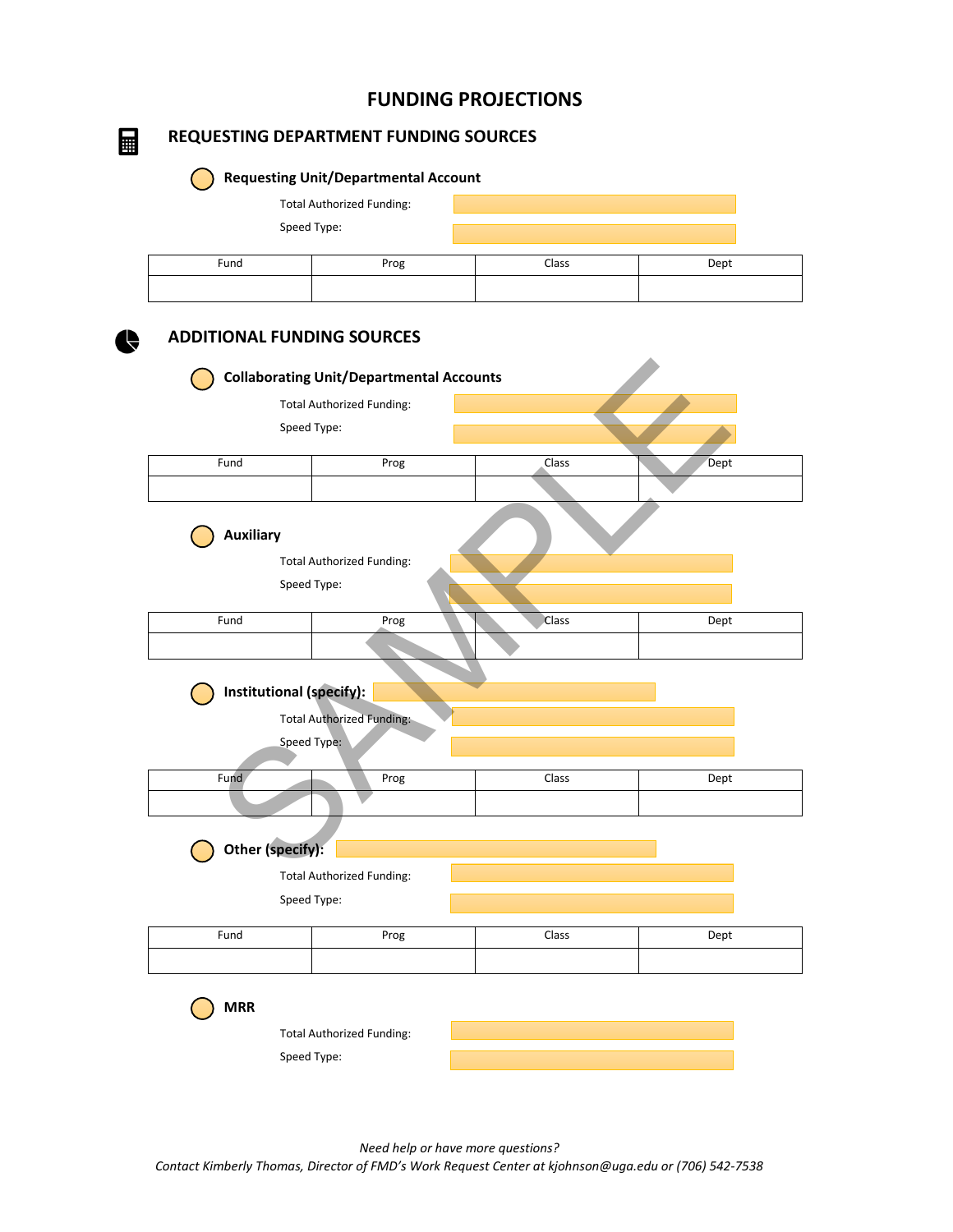

**1. REQUESTING DEPARTMENT FORM INITATIOR & PROJECT CONTACT** DocuSign as requested

|    | Date:                                                                                                  |
|----|--------------------------------------------------------------------------------------------------------|
|    | <b>FROM INITATIOR</b>                                                                                  |
|    | Click "FINISH" and this form is automatically forwards to the Project Contact for Review               |
| 2. | Date:                                                                                                  |
|    | <b>PROJECT CONTACT</b>                                                                                 |
|    | Click "FINISH" and this form is automatically forwards to the WRC for the first review.                |
| 3. | REQUESTING DEPARTMENT APPROVALS                                                                        |
|    | Review FPIF and DocuSign                                                                               |
|    | Date:                                                                                                  |
|    | Department Head                                                                                        |
|    | Click "FINISH" and this form is automotically forwards to the Dean/VP for review.                      |
|    | Date:                                                                                                  |
|    | Dean/VP                                                                                                |
|    | Click $\int_{0}^{1}$ (NISH <sup>"</sup> and this form is automatically forwards to the WRC for review. |
|    |                                                                                                        |

## **NEXT STEPS**

- *The WRC will forward this FPIF request to the FPIF Review Team following the last signature.*
- *After review, the Project Contact will receive notification and a complied signed copy of project acceptance or denial.*
- *If accepted, it will be assigned to a project team from FMD or OUA. That project team will reach out to the Project Contact within 10 business days for further planning.*

**WRC Reviewed. Route to Review Team:**

*Need help or have more questions?*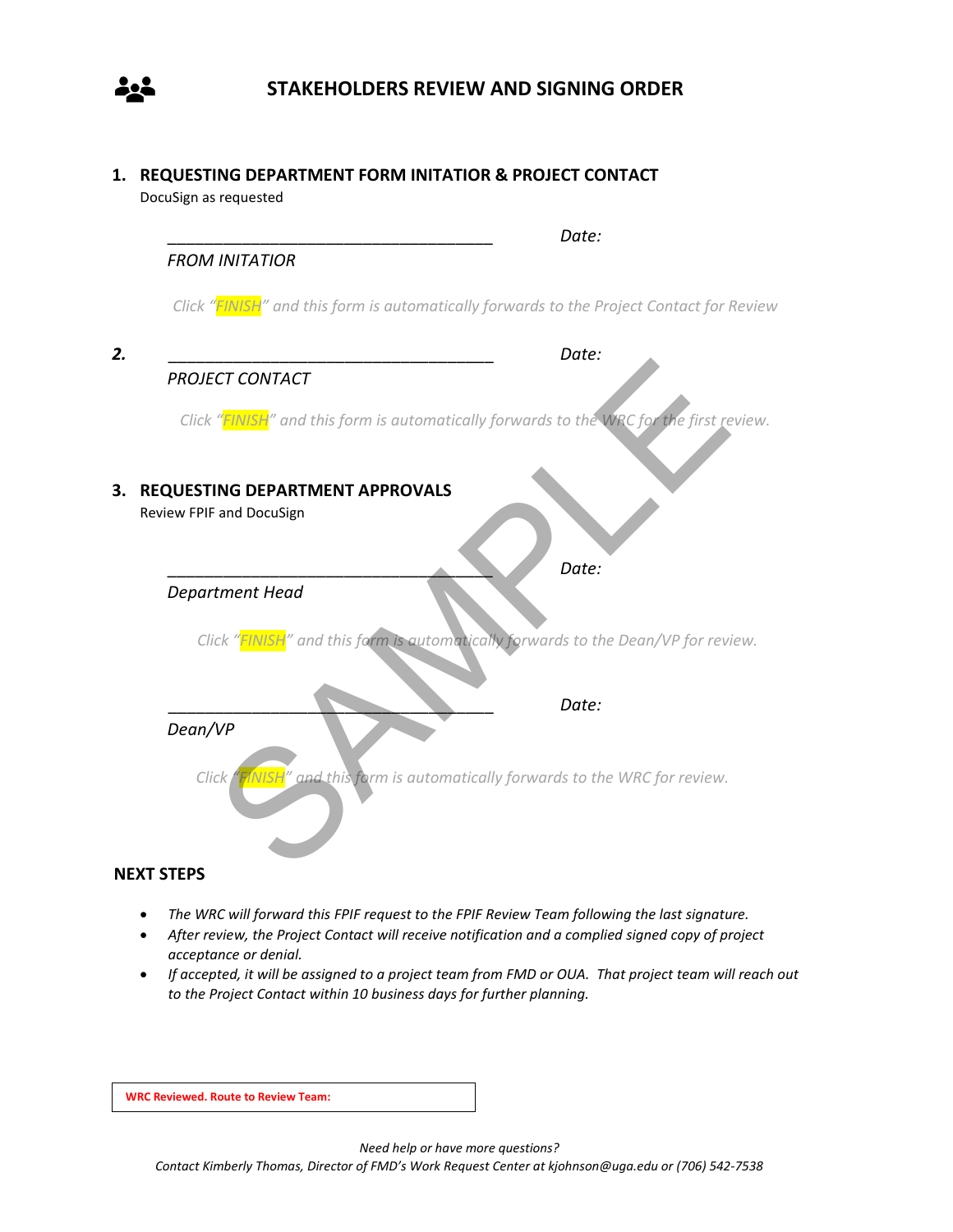# **Project Name:**

**Requested Completion:** 

| <b>FMD Review &amp; Recommendation</b><br>Please select a recommendation for each | <b>OUA Review &amp; Recommendation</b><br>Please select a recommendation for each |                    |  |  |  |
|-----------------------------------------------------------------------------------|-----------------------------------------------------------------------------------|--------------------|--|--|--|
| Project Threshold:                                                                | Project Threshold:                                                                |                    |  |  |  |
| Project Scope                                                                     | Project Scope                                                                     |                    |  |  |  |
| Project Administration                                                            | Project Administration                                                            |                    |  |  |  |
| <b>EOO Review Needed?</b>                                                         | <b>EOO Review Needed?</b>                                                         |                    |  |  |  |
|                                                                                   | <b>FMD Comments &amp; Signature</b>                                               |                    |  |  |  |
| Project recommendation:                                                           |                                                                                   |                    |  |  |  |
| Review and recommendations by:<br><b>File Upload</b><br>Date:                     |                                                                                   |                    |  |  |  |
| <b>OUA Comments &amp; Signature</b>                                               |                                                                                   |                    |  |  |  |
| Project recommendation:                                                           |                                                                                   |                    |  |  |  |
|                                                                                   |                                                                                   |                    |  |  |  |
| Review and recommendations by:                                                    |                                                                                   | <b>File Upload</b> |  |  |  |
|                                                                                   | Date:                                                                             |                    |  |  |  |

*Need help or have more questions?*

*Contact Kimberly Thomas, Director of FMD's Work Request Center at kjohnson@uga.edu or (706) 542-7538*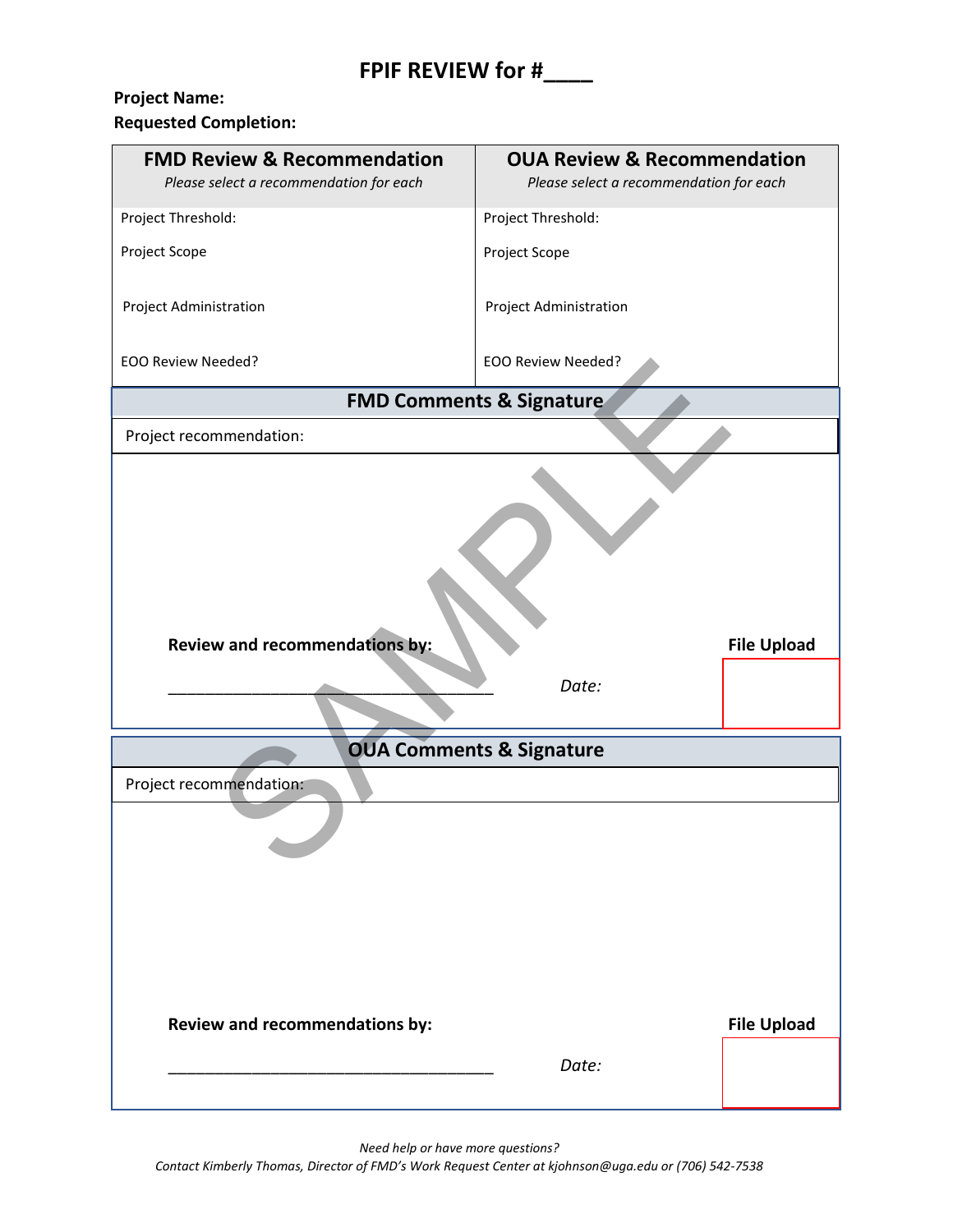## **FPIF REVIEW TEAM**

| <b>Project Threshold</b>                 |                     |                     |  |  |
|------------------------------------------|---------------------|---------------------|--|--|
| Reviewers each check your recommendation |                     |                     |  |  |
|                                          | <b>FMD Reviewer</b> | <b>OUA Reviewer</b> |  |  |
| Project < \$50,000                       |                     |                     |  |  |
| Project > \$50,000 (route to Provost)    |                     |                     |  |  |
| <b>Project Scope</b>                     |                     |                     |  |  |
| Reviewers each check applicable          |                     |                     |  |  |
|                                          | <b>FMD Reviewer</b> | <b>OUA Reviewer</b> |  |  |
| No Change in Use                         |                     |                     |  |  |
| Change in Use (route to Provost)         |                     |                     |  |  |
| <b>Project Administration</b>            |                     |                     |  |  |
| Reviewer each check applicable           | <b>FMD Reviewer</b> | <b>OUA Reviewer</b> |  |  |
| FMD Project Administration               |                     |                     |  |  |
| <b>OUA Project Administration</b>        |                     |                     |  |  |
| EOO Review Needed?                       | <b>FMD Review</b>   | <b>OUA Review</b>   |  |  |
| <b>FMD Reviewer:</b>                     |                     | Date:               |  |  |
| <b>OUA Reviewer:</b>                     |                     |                     |  |  |
|                                          |                     | Date:               |  |  |
| <b>EOO REVIEW (AS APPLICABLE)</b>        |                     |                     |  |  |
|                                          |                     | Date:               |  |  |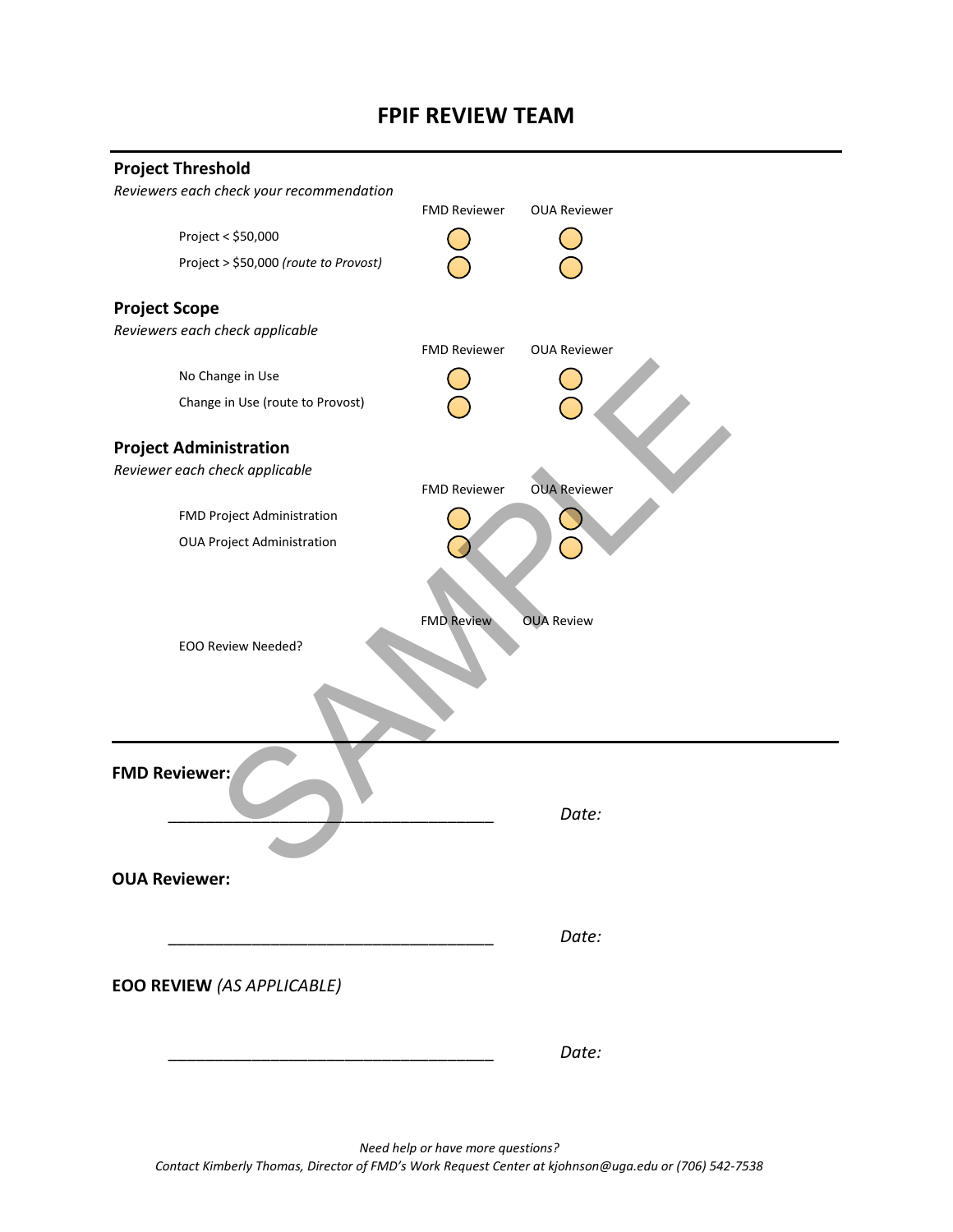# **Final Approvals**

| <b>EOO REVIEW (AS APPLICABLE)</b> |                       |
|-----------------------------------|-----------------------|
|                                   | Date:                 |
| <b>OVPFA REVIEW:</b>              |                       |
|                                   | Date:                 |
| <b>PROVOST REVIEW:</b>            |                       |
|                                   | Date:                 |
|                                   |                       |
|                                   | FPIF Online v3.0 2019 |
| <b>WRC Reviewed for Routing:</b>  |                       |